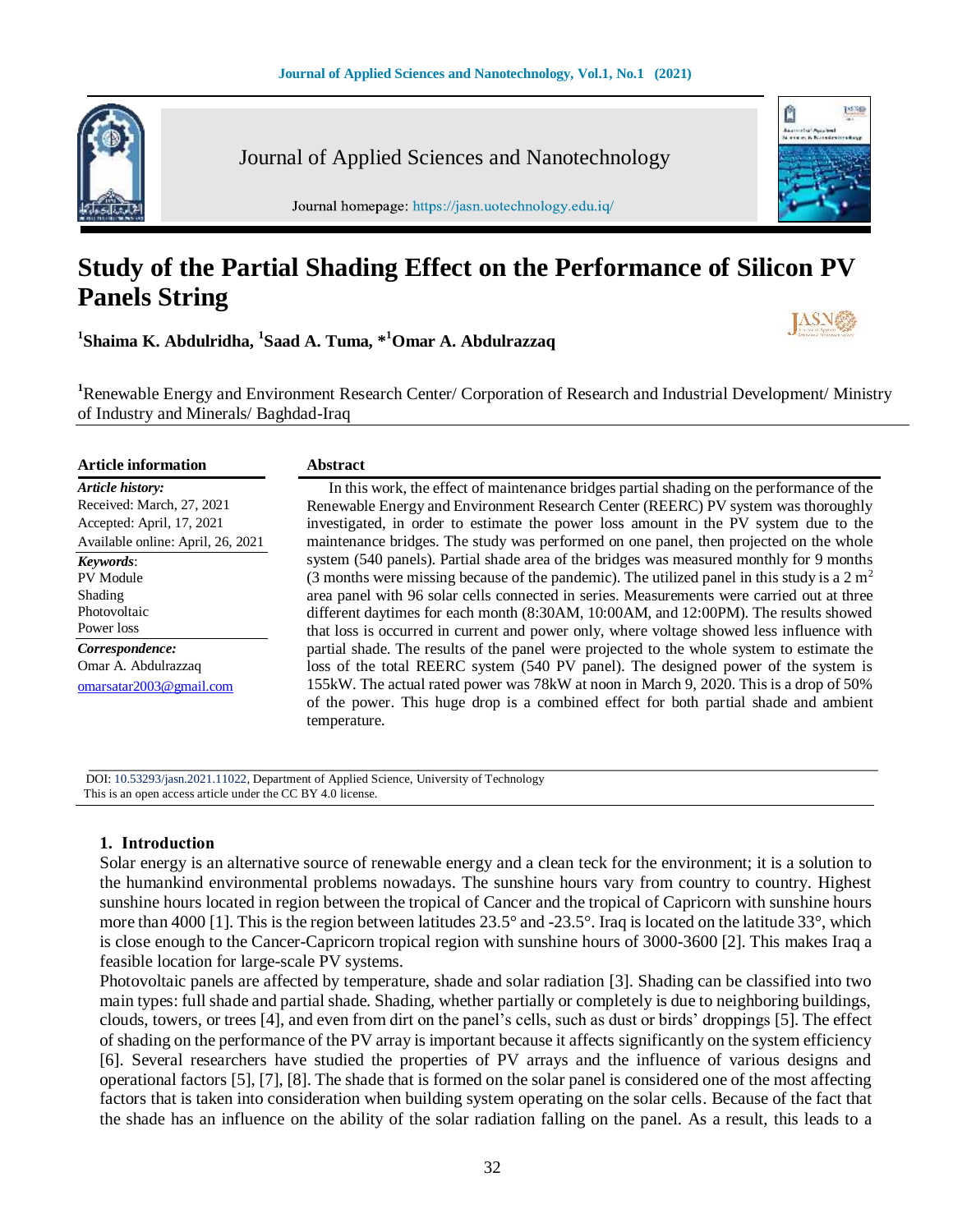#### **Journal of Applied Sciences and Nanotechnology, Vol.1, No.1 (2021)**

decrease in the electrical power output and this capacity is affected by the size and shape of the shade formed on the surface of the solar panel. Moreover, shade can cause a hot spot on the panel that could damage the panel. Shading simulation model for PV modules was created by Yunlin Sun et. al. [9] as a result of the investigation of a 20 MW grid connected PV plant in northwestern China. Typical shading phenomena classified and analysed individually, such as energy shading of distribution buildings and wire poles, plant, bird droppings, and shadow from front row. A series of experiments were conducted to evaluate and compare the presence of shadow effect and proposals were made to avoid or reduce the shading effect of the PV system during operation in this area [3]. Al-chaderchi et. al. [10] carried out several experiments to study the phenomenon of the total shade effect on photovoltaic panels equipped with the same manufacturer, but with power different number of diodes. From the study of the C-V characteristics of all cases, they noted that the bypass diodes will reduce the effect of shade and have better performance in the case for three bypass diodes [11]. Galeano et. al. [12] studied a simplified modeling by using shade ratio and analyzing performance of partially shaded photovoltaic panels. REERC building PV system is a replacement of an old solar absorption system. The old system contains maintenance bridges, since the shadow of these bridges has no effect on the absorption system performance. The system was later on upgraded into 155kW PV system, where maintenance bridges could have significant influence on the performance of the system. However, this influence was not investigated or taken into account during the design or installation. In this paper, the effect of partial shade resulting from maintenance bridges fixed on the PV system of REERC building is investigated to evaluate the loss in the PV system productivity due to these bridges.

#### **2. Experimental Work**

Monocrystalline silicon PV panel of ~288W STC rated power was used in this study. The panel comprises of 96 p-n junction rectangular cells connected on series to provide around ~48V open circuit voltage with a total area of 2 m<sup>2</sup>. Parts of the panel were shaded to mimic the maintenance bridge frame effect on the PV system of REERC building. Shade area was chosen to imitate the actual shade as close as possible. Shades areas and locations were already determined at three different times (08:30AM, 10:00Am, and 12:00PM) and nine various months (January through September). It is worthy to note that three months have been missed due to the pandemic lockdown. All measurements were carried out using PV Analyser (Type Solar-4000). Shade area for each month was imitated and denoted as S0 to 9 and defined in Table (1), where S0 represents the no shaded reference panel and S9 represents the highest shaded panel. Each measurement was preceded by a "no shade" measurement to reference the results. Figures  $(1 – 3)$  are photographs for each case in the study.

#### **Table 1. Nomenclature of the shades cases.**

### **8:30 AM (Illustrated in Figure 1)**

- **S0:** Without shade.
- **S1:** Shade area 3cm<sup>2</sup> covering part of the last raw of the panel starting from the bottom edge.
- **S2:** Shade area 4cm<sup>2</sup> covers the last part of the panel 2 cm from the bottom edge
- **S3:** Shade area of 6 cm<sup>2</sup> covers the top of the panel.
- **S4:** Shade area of 7 cm<sup>2</sup> covers the top of the panel.
- **S5:** Shade area 7 cm<sup>2</sup> down by 5 cm starting from 5 cm from the upper edge.
- **S6:** Shade area 7 cm<sup>2</sup> down by 4 cm starting from 5 cm from the upper edge.
- **S7:** Shade area 8 cm<sup>2</sup> covers the top of the panel.

**S8:** Shade area 8 cm<sup>2</sup> down by 4 cm starting from 5 cm from the upper edge.

**S9:** Shade area 10 cm<sup>2</sup> down by 2 cm starting from 5 cm from the upper edge.

#### **10 AM (Illustrated in Figure 2)**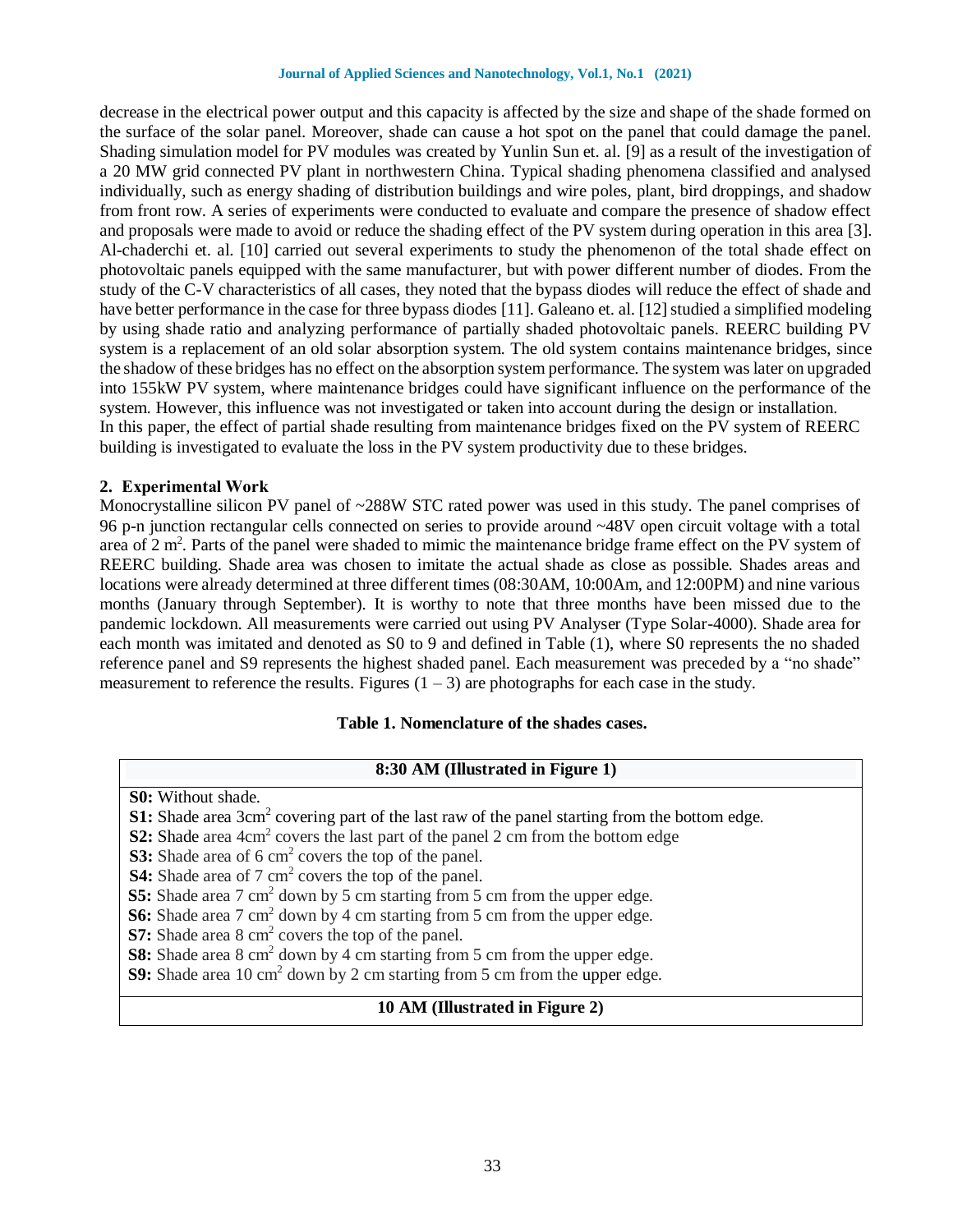**S0:** Without shade.

- **S1:** Shade area 1cm<sup>2</sup> covering part of the last raw of the panel starting zero from the bottom edge.
- **S2:** Shade area 3cm<sup>2</sup> covering part of the last raw of the panel starting zero from the bottom edge.
- **S3**: Shade area of 3cm<sup>2</sup> covers the centre of the panel.
- **S4**: Shade area of 7cm<sup>2</sup> covers the centre of the panel.
- **S5**: Shade area of 8cm<sup>2</sup> covers the centre of the panel.
- **S6**: Shade area of 10cm<sup>2</sup> covers the centre of the panel.
- **S7**: Shade area of 10cm<sup>2</sup> covers the top of the panel

## **12 PM (Illustrated in Figure 3)**

**S0:** Without shade.

**S1:** Shade area 3 cm<sup>2</sup> down by 8 cm starting from 5 cm from the upper edge.

**S2:** Shade area of 4 cm<sup>2</sup> covers the centre of the panel.

**S3:** Shade area 4cm<sup>2</sup> covering part of the last raw of the panel starting zero from the bottom edge.

**S4:** Shade area 5cm<sup>2</sup> covers the last part of the panel starting 2 cm from the bottom edge.

**S5:** Shade area 6cm<sup>2</sup> covers the last part of the panel starting 4 cm from the bottom edge.

**S6:** Shade area 7cm<sup>2</sup> covers the last part of the panel starting 2 cm from the bottom edge.

**S7:** Shade area 7cm<sup>2</sup> covers the last part of the panel starting 4 cm from the bottom edge.

**S8:** Shade area 8cm<sup>2</sup> down by 5 cm starting 5 cm from the upper edge.



**Figure 1.** Photos of the shade at 8:30 AM.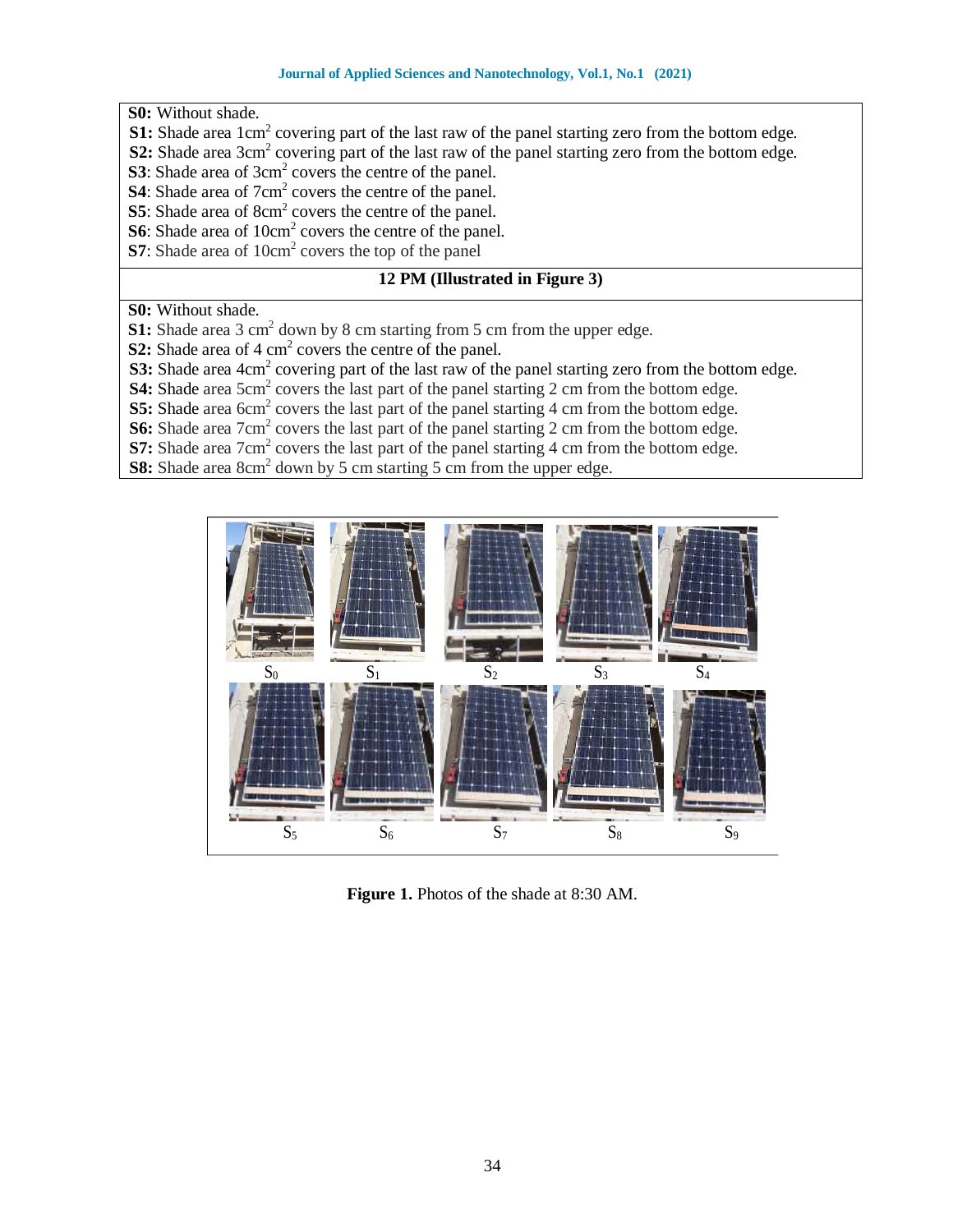**Journal of Applied Sciences and Nanotechnology, Vol.1, No.1 (2021)**



**Figure 2.** Photos of the shade at 10 AM.



**Figure 3.** Photos of the shade at 12 PM.

## **3. Results and Discussion**

The IV characteristics of the panel at various measurement times and shades are shown in figure (4). The figure shows that the photocurrent decreases with the existence of partial shade compared with the no shade case. In addition, the photocurrent increases with time and shows highest values at 12 PM. This is certainly, due to sun illumination that gets higher at noon compared to early morning.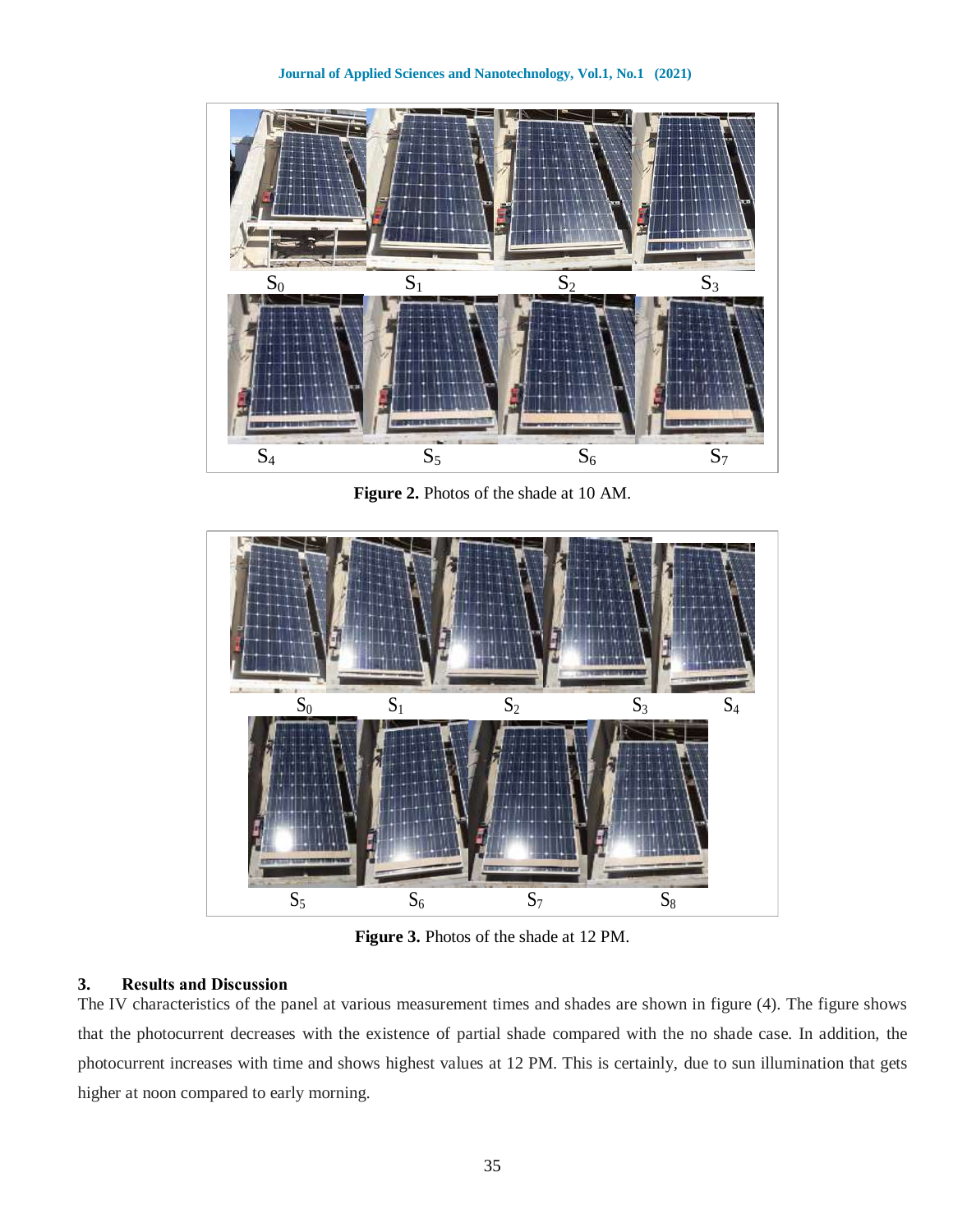**Journal of Applied Sciences and Nanotechnology, Vol.1, No.1 (2021)**



**Figure 4:** I-V Characteristics of solar panel at various times and shades.

Radiation density (so called irradiance) versus shade location  $(S_x)$  is illustrated in figure (5). Irradiance shows an average of 700 W/m<sup>2</sup> at 8:30 AM, 850 W/m<sup>2</sup> at 10 AM, and 950 W/m<sup>2</sup> at noon with a slight variation over the span of 9 months.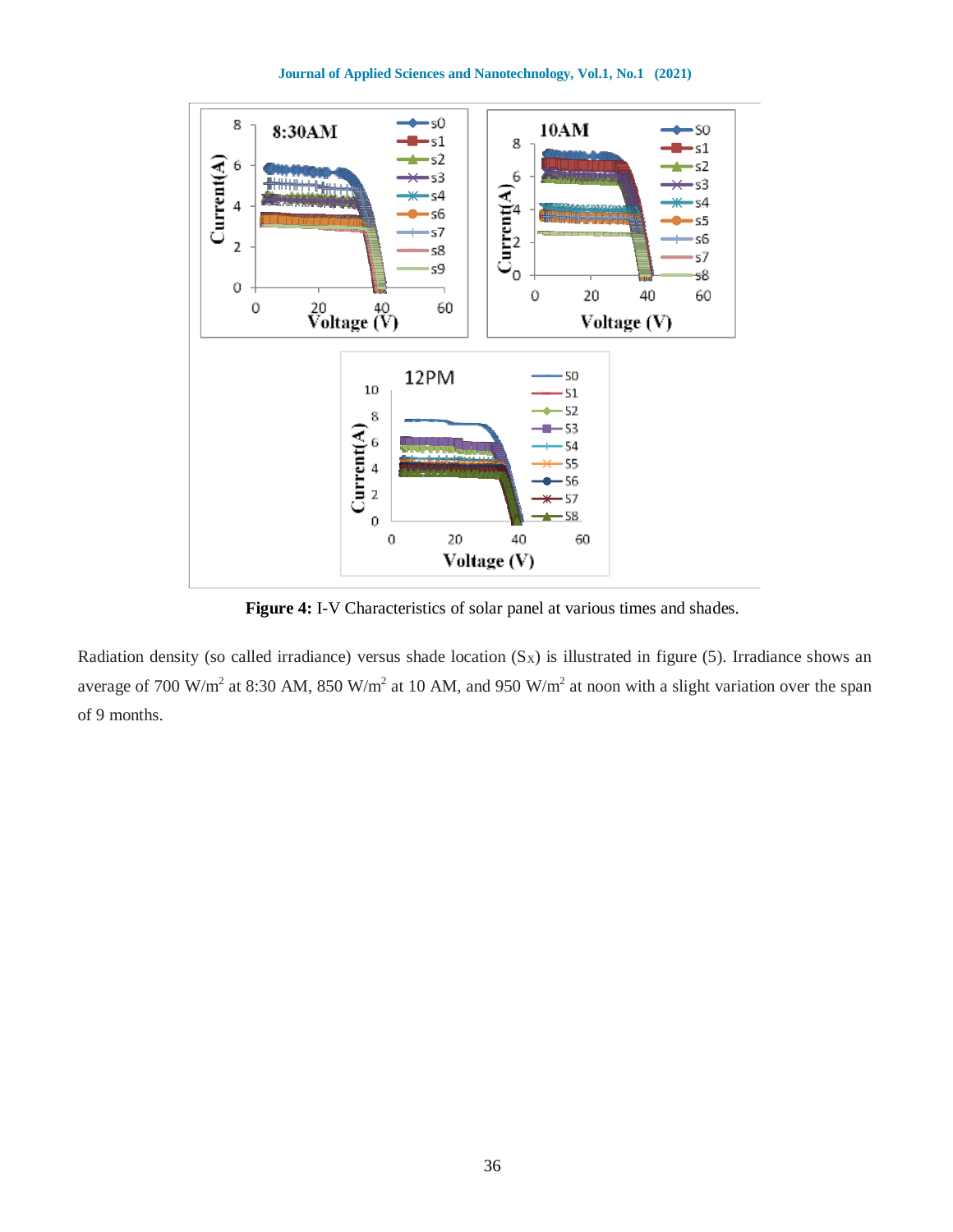

**Figure (5):** Radiation density variation with partial shade location.

Figure (6) demonstrates the variation of PV panel parameters with partial shade area and location. The shade area  $S_X$ is numbered in order so that S1 is the smallest shade area while S9 is the largest shade area. Im and Isc in figure (6) exhibit a steep decrease with shade area, whereas, Vm and Voc exhibit a slight decrease with shade area. Therefore, both Pm and PCE decrease sharply with shade area. To explain the variation of photocurrent and photovoltage with shading area, Eqs.  $(1 \& 2)$  are utilized. The relationship between Isc and radiation [10] is:

$$
Isc = K_R * R \tag{1}
$$

Where R is the radiation density,  $K_R$  is a constant that characterizes the relative variation of short circuit current as a function of irradiation. The  $K_R$  value for monocrystalline silicon panel is 0.0037 A.m<sup>2</sup>/W [12] and is 0.0025 A.m<sup>2</sup>/W for CIGS technology under the same conditions. The open circuit voltage as a function of irradiation is described as:

$$
Voc = Vocn + \frac{nKT}{q} lnR/Rn \qquad (2)
$$

Where Voc and  $R_n$  are the open circuit voltage and the irradiation under nominal conditions. As irradiance increases, Voc increases linearly as described in Eq. (2). However, as irradiance increases, the logarithm value is too small which reflects only a slight change in Voc. Hence, Voc shows insignificant change with irradiance [13].

Loss in power, voltage, and current are illustrated in Figure (7). The figure shows a small loss in voltage (less than 3%), while the loss in current, and hence in power is almost 50% in some shade areas, which is dramatically significant.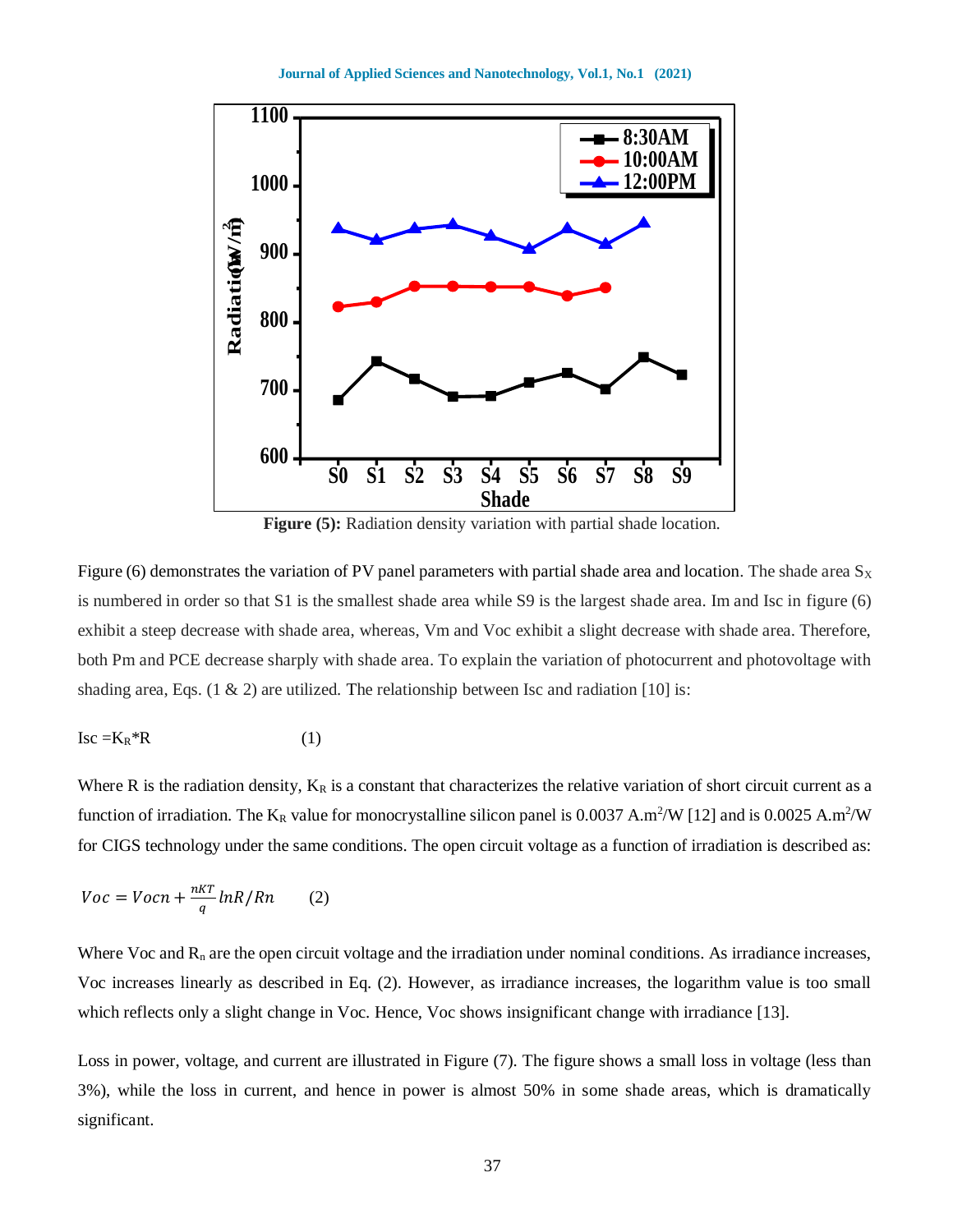**Journal of Applied Sciences and Nanotechnology, Vol.1, No.1 (2021)**



Figure 6. PV panel parameters (I<sub>SC</sub>, V<sub>OC</sub>, PCE, Im, Vm, and Pm) at 8:30AM, 10:00AM, and 12:00PM measurements times.



**Figure 7.** PV panel loss in Pm, Vm, and Im due to partial shade at 8:30AM,10:00AM, and 12:00PM.

It is well-known that ambient temperature is a major suppressor for PV panel productivity, and it is also known that panel's temperature is significantly higher than ambient temperature because PV panel surface is a perfect black colored absorber. The passing photocurrent also contributes in heating. Figure (8) shows the effect of ambient temperature on the productivity of a 230W PV panel.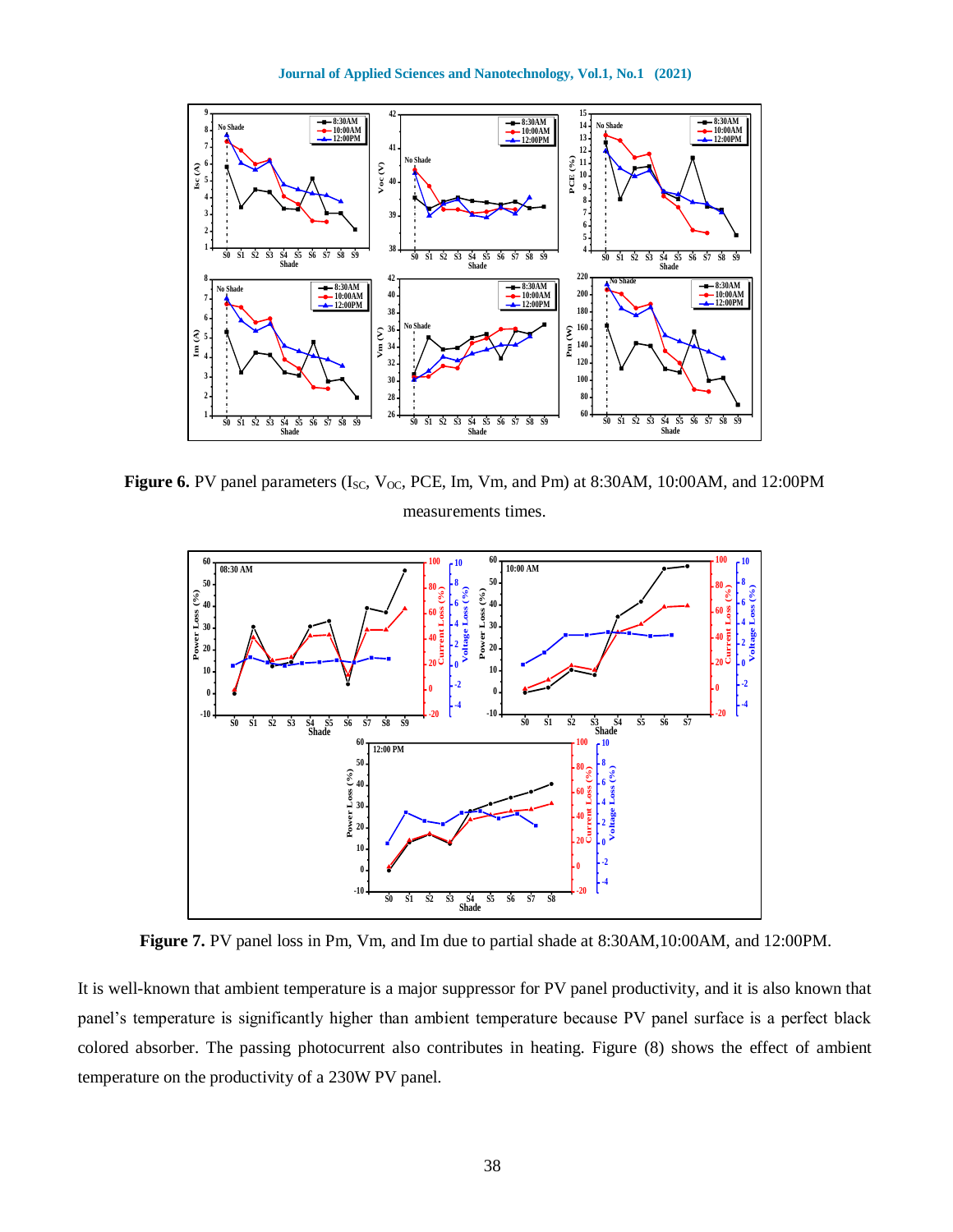

**Figure 8.** Temperature effect on the PV rated power.

To calculate PV panel's surface temperature at a certain ambient temperature, we can use Homer method [14]. In this method, two factors have to be calculated for a particular panel  $(A \& B)$ :

$$
A = (NOCT - 20)/R
$$
 (3)

$$
B = 1 - (PCE/0.9)
$$
 (4)

Where NOCT: panel's operating temperature (50 °C in our panels), 20: the ideal pn junction temperature, R: the measured solar radiation, PCE: the power conversion efficiency of the panel, and 0.9: a constant. If the radiation is 0.8kW/m<sup>2</sup> and PCE is 13%, for an example, then factor A =  $(50 - 20)/0.8 = 37.5$ , and factor B = 1 –  $(0.13/0.9) =$ 0.85. The PV panel's surface temperature is [15]:

Panel Temp. (T) = Ambient Temp + (Radiation  $\times$  A  $\times$  B) (5)

$$
T = 50 + (0.8 \times 37.5 \times 0.85) = 89.15 \,^{\circ}\mathrm{C}
$$

The PV power drop due to PV surface temperature is calculated from the following equation [16]:

Power Drop = 
$$
(T - 25) \times
$$
Temp. Coef. (6)

Where Temp. Coef.: temperature coefficient of the PV panel determined by the manufacturer (-0.5 %/°C), T: the PV panel's surface temperature, and 25: room temperature.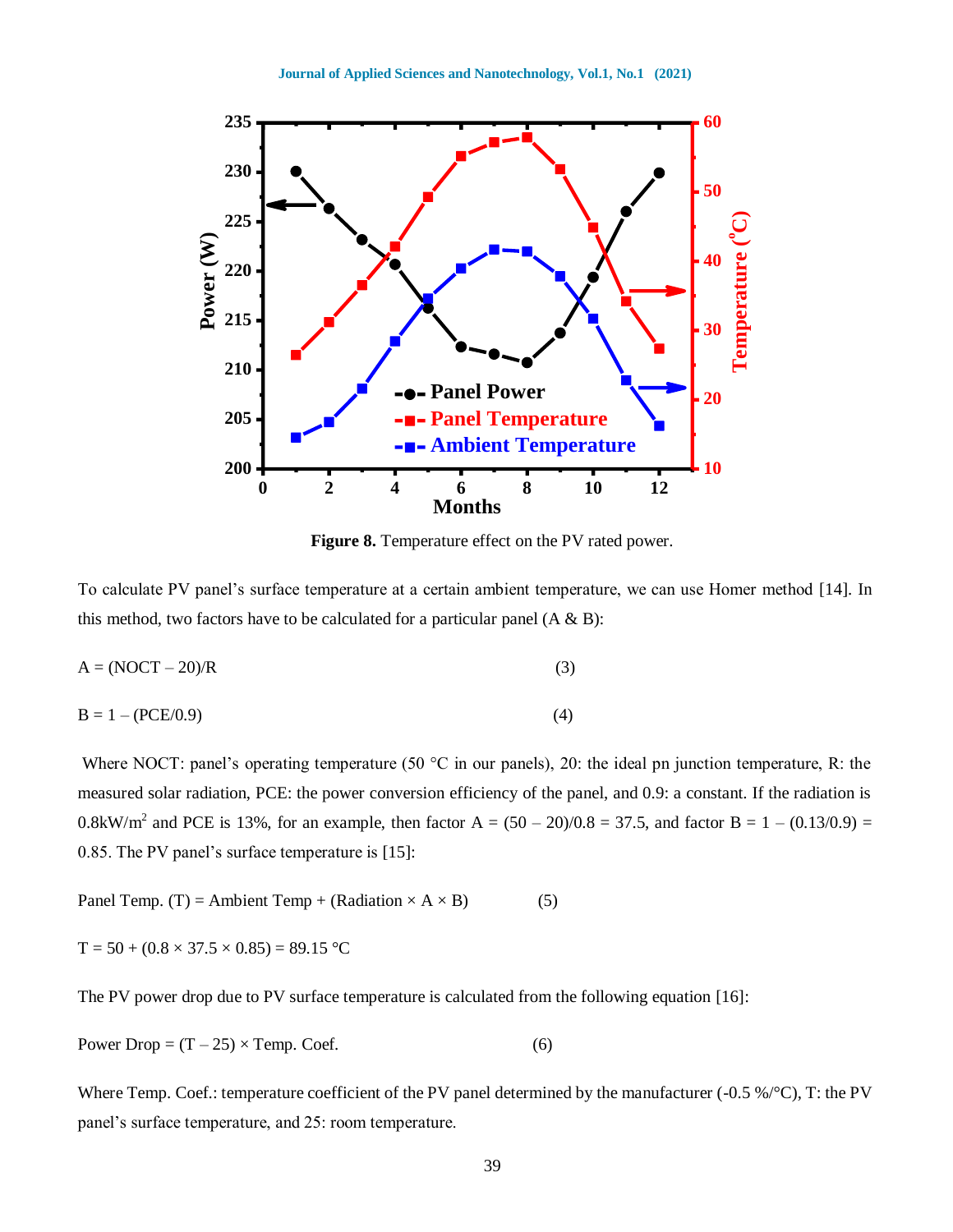Hence: Power drop =  $(89.15 - 25) \times (-0.5\%)^{\circ}\text{C}$  = -32%.

For a PV panel of 288W power, the actual power at 50°C ambient temperature will be 196W. Therefore, for a PV system comprising of 540 panel, the power will drop from 155kW to 106kW.

The PV system of REERC building consists of 540 PV panel of 288W average power each. The designed power capacity of the system is 155kW. The actual maximum power measured directly from the system at noon in a chosen day (March 9, 2020) was 78kW as show in figure (9).



**Figure 9.** Actual yield of PV system in REERC building.

To estimate the effect of maintenance bridges shade on the REERC PV system, one PV panel was intentionally shaded with the same pattern of the maintenance bridge shade as described elsewhere. The results of the panel were projected to the whole system to estimate the loss of the total REERC system (540 PV panel). As illustrated in figure (10), the designed power is 155kW. The calculated power due to ambient temperature using Homer method is 106kW, and this is a 31% drop in power. The output power for shaded panels (with eliminating the temperature effect) after extrapolating one panel to 540 panels projection at noon in sunny day at March (dated 9/3/2020) is 100kW with a drop of 35%. This result is higher than the effect of temperature, even when the shading area is no more than 2% of the total panel's area. The actual rated power is 78kW at noon in March 9, 2020. This is a drop of 50% of the power. This huge drop is a combined effect for both shade and ambient temperature.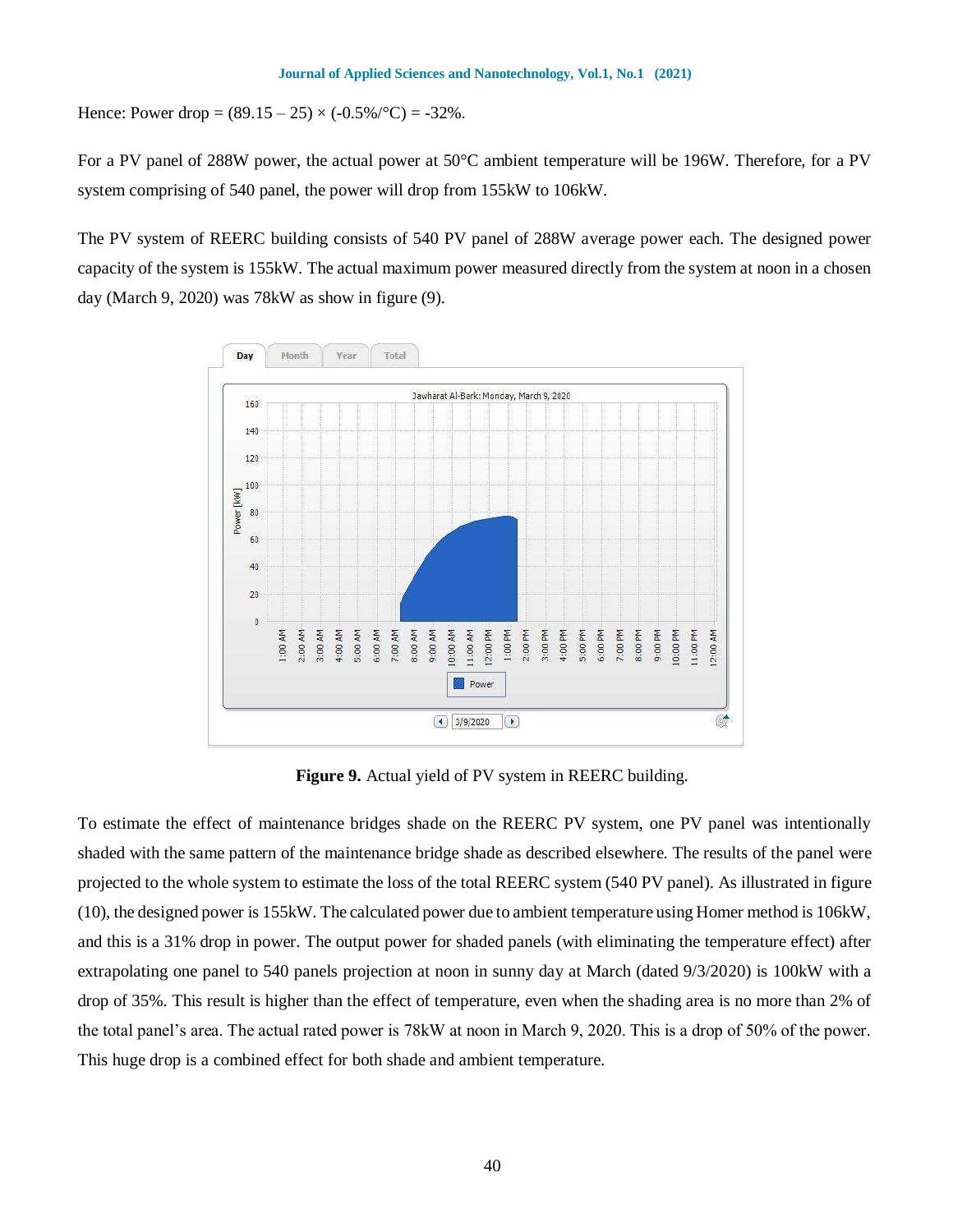

**Figure (10).** Effect of shade on the productivity of REERC PV system.

#### **4. Conclusions**

From what has been discussed earlier, it can be concluded that partially shaded PV panels loses a noticeable amount of their productivity (around 35% with partially shaded area of 2%). Considering the effect of temperature, especially in hot countries such as Iraq, the loss of the PV productivity can reach up to 50%. Since hot weather cannot be controlled because it is related to the location, PV designers should take into account seriously the shade effect even partial shade (2%). In the case of REERC PV system, the building was already designed for solar absorbers where maintenance bridges have no effect on it. When the PV system was supplanted, the PV panels were installed on the same infrastructure, so that designers could not avoid the bridges.

#### **Acknowledgment**

Financial and logistic support from the Renewable Energy and Environment Research Center (REERC) at the Corporation of Research and Industrial Development is greatly appreciated.

#### **References**

- [1] R. Yan, T. K. Saha, P. Meredith, and S. Goodwin, "Analysis of yearlong performance of differently tilted photovoltaic systems in Brisbane, Australia," Energy Convers. Manag., vol. 74, pp. 102–108, 2013.
- [2] A. A. Al-Kayssi, O. A. Abdulrazzaq, and N. T. Hamad, "Analyzing of Global Solar Radiation over Baghdad,"